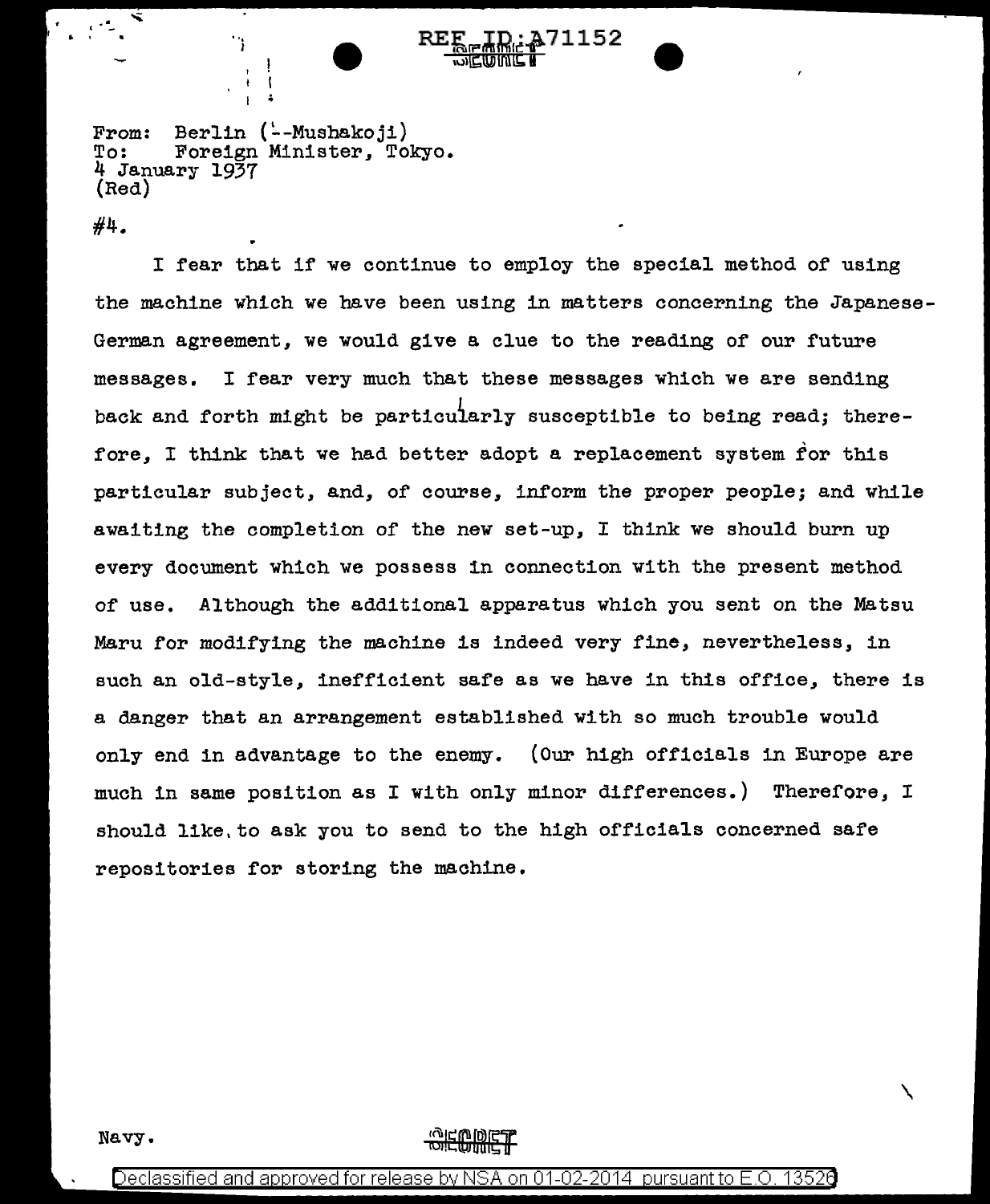ر<br>بار

 $\cdot$  .

ъ,

|      | $\blacksquare$                        |                                                                                                                                                                                                                                                                                                                                                                                                                                                 | 31, 34, 5, 11, 12, 20                                                                                                                                                                                                                                                                                                                                                 |      |
|------|---------------------------------------|-------------------------------------------------------------------------------------------------------------------------------------------------------------------------------------------------------------------------------------------------------------------------------------------------------------------------------------------------------------------------------------------------------------------------------------------------|-----------------------------------------------------------------------------------------------------------------------------------------------------------------------------------------------------------------------------------------------------------------------------------------------------------------------------------------------------------------------|------|
| (41) | <b>---SOURCE: -NAVY</b><br>4 JAN 1937 | S 80 SCDE BLN 137 4 2005                                                                                                                                                                                                                                                                                                                                                                                                                        | <b>ETAT JG</b><br>57968<br><b>GAIMUDAIJIN TOKIO</b>                                                                                                                                                                                                                                                                                                                   |      |
|      |                                       | $\mathbf{D}\mathbf{1}(\mathbf{X},\mathbf{X}\cdot\mathbf{Q}\cdot\mathbf{I'}\cdot\mathbf{I}\cdot\mathbf{X})(\mathbf{X}\cdot\mathbf{X}% \cdot\mathbf{I'})=\mathbf{1}(\mathbf{X}\cdot\mathbf{I})\mathbf{1}(\mathbf{X}\cdot\mathbf{I})$                                                                                                                                                                                                              | $J \times (0)$ (O)(E) 0 0 M. (E)  S U V<br>$S$ ( $O$ ( $X_1$ $T$<br>$T'$ N (0) $T$ J Y<br>$x \in V$ , E $ L \in \mathbb{N}$ $ T $ $1 \leq 0 \leq k$ $U \leq Y$ $\Rightarrow$ $T \in I$ $\overline{K}$ $A N$ $k \in I$ $\overline{V}$ $ I \leq I$ $Y$ $\overline{o}$ $\overline{o}$ $s$ $ E \cap U $ $K$                                                               |      |
|      |                                       | $\begin{array}{cccccccccccccccccc} \texttt{D} & \texttt{Z} & \texttt{(O)} & \texttt{N} & \texttt{I} & \texttt{P} & \texttt{B} & \texttt{R} & \texttt{X} & \texttt{V} & \texttt{O} & \texttt{M} & \texttt{I} & \texttt{W} & \texttt{A} & \texttt{O} & \texttt{O} \\ \texttt{I} & \texttt{T} & o & \texttt{K} & \texttt{U} & \texttt{B} & \texttt{E} & \texttt{T} & \texttt{U} & \texttt{V} & o & o & \texttt{M} & o & \texttt{B} & \texttt{W} &$ | 1(0)(0)<br>SONOMAMAKEIIZOKU<br>$\leq$<br>$Y$ $O_5$ $S$ $U$ $R$                                                                                                                                                                                                                                                                                                        |      |
|      |                                       | $\begin{array}{ccccc}\n0 & 0 & 0 & 0\n\end{array}$<br>U KO TO WA KONGOMAN                                                                                                                                                                                                                                                                                                                                                                       | A M OA<br>$B \triangle Q/Q$ ) M C $Q/T$<br>$T \mid \overline{K \mid A} \mid D$<br>O K U N 0 T A IN C H O W O A T O O K<br>این                                                                                                                                                                                                                                         |      |
|      |                                       | UNOOSOREARIMATAKORE                                                                                                                                                                                                                                                                                                                                                                                                                             | $\bullet$ $\bullet$<br>NIYORISARANIHONKENKOOS                                                                                                                                                                                                                                                                                                                         |      |
|      |                                       |                                                                                                                                                                                                                                                                                                                                                                                                                                                 | $\mathbf{X}$ $\mathbf{G}$ $(\mathbf{Q})$ $(\mathbf{Q})$ $\mathbf{I}$<br>$d$ (0) $r$<br>$\mathbf{r}(\bar{\mathbf{a}})$<br>$Q$ $\pi$ (B $\pi$ P $(\Sigma$<br>(מ)<br>HOOOOFUKUDENPOOWOSAKUKYUUKAIDOKUSERARU                                                                                                                                                              |      |
|      | $G(E)$ $U$ $S$ $T$ $T$ $T$            | $\mathbf{A} \mathbf{Z}$                                                                                                                                                                                                                                                                                                                                                                                                                         | $G$ (0 $G$ (0 $G$ ) $G$ ) $G$ and $G'$ v q c is in c is $\pi$ (3) if it $G$ is $\pi$<br>$\mathbf{N}$ ( $\mathbf{O}$<br>REMO ARUNITURIRONOSAITEKITOONARUPAIIYOOHOO                                                                                                                                                                                                     |      |
|      |                                       |                                                                                                                                                                                                                                                                                                                                                                                                                                                 | N.N (DKQ) (B) C<br>$\ddot{O}$<br>T C.<br><sup>n</sup><br>O O W O T O K U N I D E N S H O S K O S I T E H I T U Y O O N O M U K I N I D E                                                                                                                                                                                                                              |      |
|      | UV MI                                 |                                                                                                                                                                                                                                                                                                                                                                                                                                                 | OIW N, L R (E) KO A A R (O'B D D (E) (E)<br>N T A T $ $ U S $ $ E S I M E M I G I D E N T A T U K $ X\overline{N}$ R y $_{O}$ $ _{O}$ $ $ $\omega$ a $\lambda$ T $\ell$ $ $ $ $ $\circ$ $\sim$ y $\circ$ $\circ$                                                                                                                                                      |      |
|      | R K G AI K                            | Z(X)                                                                                                                                                                                                                                                                                                                                                                                                                                            | <b>H</b> $\mathbf{r}_1$ S $\hbar$ (D) (O) T L T A $\vert$ C A $\vert$ L<br>$H$ 0 0 K A N K E I S H 0 R U I J I S S A I S H 0 0 K Y A K U S E S I M U R U K 0 T 0                                                                                                                                                                                                      | E (O |
|      | <b>UGOOF CIT</b>                      |                                                                                                                                                                                                                                                                                                                                                                                                                                                 | $J$ $\underline{O}$ $\underline{z}/D$ s $\underline{u}(\underline{r})$ , $\underline{v}$ $\underline{v}$ , $\underline{v}$ i $\underline{r}$ i $\underline{z}$ i $\underline{v}$ i $\underline{v}$ i $\underline{r}$ i $\underline{r}$ i $\underline{r}$<br>$\overline{I}$ K A R U B E S I T O Z O N Z U L A N A O M A T U E M A R U $\overline{V}$ I T E C O S O C F |      |
|      | U N O T                               |                                                                                                                                                                                                                                                                                                                                                                                                                                                 | UIKAN ENKOOKISUETUKEIWAMAKOTONI<br>$K \in K$ $K$ $\cup$ $\subset$ $\sim$ $\sim$ $\sim$                                                                                                                                                                                                                                                                                |      |
|      | L X D                                 |                                                                                                                                                                                                                                                                                                                                                                                                                                                 | R<br>$O$ $N$ $N$ , $X$ $K$ $G$<br>RUM O BENZAITO ORANNI TRERUGO TO KILKYUUS IKLAUUNO                                                                                                                                                                                                                                                                                  |      |
|      | $\overline{\sigma N}$ $\overline{R}$  | $UNK$ $\mid N \times o$<br>$\tau$<br>Ð                                                                                                                                                                                                                                                                                                                                                                                                          | $N$ $0$ $5$ $1$ $K$ $1$ $\mu$ $M$ $M$ $0$ $T$ $E$ $N$ $K$ $1$ $\beta$ $\sqrt{K}$<br>WA'S<br>EKKAKU                                                                                                                                                                                                                                                                    |      |
|      | inylfur                               |                                                                                                                                                                                                                                                                                                                                                                                                                                                 | $d\lambda \leq C_1$<br>$\mathbb{Z}^{1},\ldots,\mathbb{Z}^{N}$                                                                                                                                                                                                                                                                                                         |      |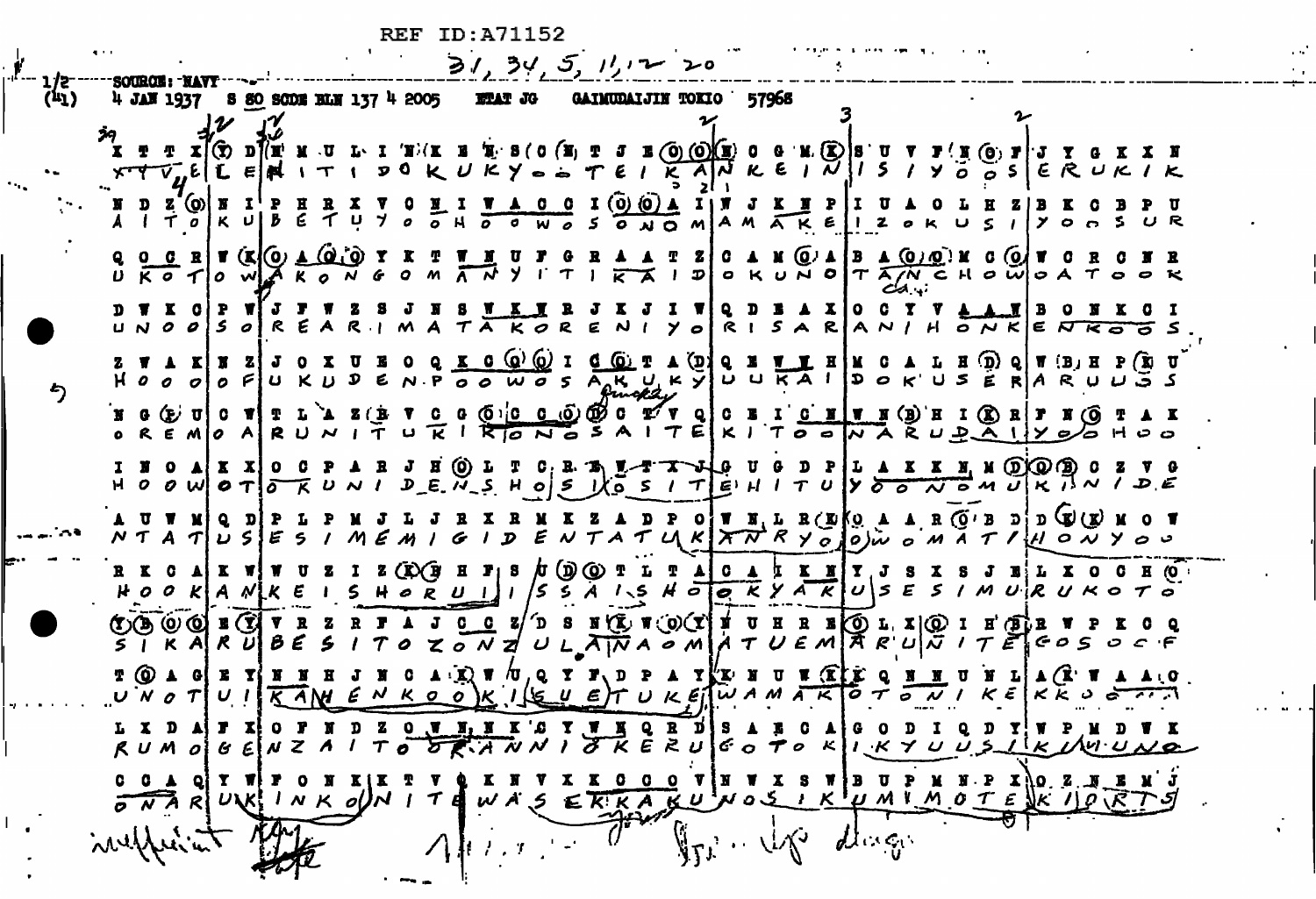$800M$  $\frac{2}{2}$ <br>(41) 4 JAN 1937 I have come du priver red Beerals  $R<sub>2</sub>$  $\mathbf{I}$  **N** UNOM  $1 N I$   $0 W$  $U$   $R$  $\mathcal{R}$  $A R E$ A  $\boldsymbol{\beta}$  $|A \rangle$  $\overline{z}$ A  $\mathbf{a}$  $\boldsymbol{c}$ A NIW A D A ō  $C$   $N$   $T$   $T$   $T$ **WHEN**  $\mathbf{B}$  $\mathbf{u}$  $\bullet$  $X$   $Z$   $X$   $X$   $Y$   $A$   $A$   $A$  $\mathbf{o}$   $\mathbf{v}$ .  $1\overline{D}$ :ءا  $\bm{\mu}$  M  $\circ$   $\circ$  $c \ y \ | \ A \ b$  $\overline{\Lambda}$ ᅐ \ᄰ : ع ゴ  $\overline{K}$  $\overline{\mathcal{O}}$  $KAN$  $K K$ 5  $\mathbf{z}$  $|s \; o$  $\frac{\mathbf{X} \mathbf{Y} \mathbf{W}}{\sigma \mathbf{W}} \mathbf{A} \mathbf{B} \mathbf{X} \mathbf{B} \mathbf{Y} \mathbf{A}$ nis  $10$  $\mathbf{H}$ D  $\mathbf{H}$  $\mathbf{r} \mathbf{o}$  :  $\mathbf{r} \mathbf{.} \mathbf{.} \mathbf{o}$  : **VTX**  $\mathbf{I}$  $1 \times c$ Ē  $\mathcal{P}$  $\overline{N}$   $\overline{K}$  $U \boldsymbol{\kappa}$   $A$  $\boldsymbol{\mathcal{H}}$  $\mathcal{R}$  $\boldsymbol{\mathcal{A}}$  $o<sub>W</sub>AZUR$  $\tau$  $60$  $\vee$ -- MUSHAKOJI AR HI SPEED  $(A \cup A)$  of  $D$  and  $T$  and  $T$  and  $T$  and  $T$  and  $T$  and  $T$  and  $T$  and  $T$  and  $T$  and  $T$  and  $T$  and  $T$  and  $T$  and  $T$  and  $T$  and  $T$  and  $T$  and  $T$  and  $T$  and  $T$  and  $T$  and  $T$  and  $T$  and  $T$  and  $T$  and  $T$  $AWASIITASI$  $Q \subset C$ نیں دے **いりせい**  $C<sub>N</sub>$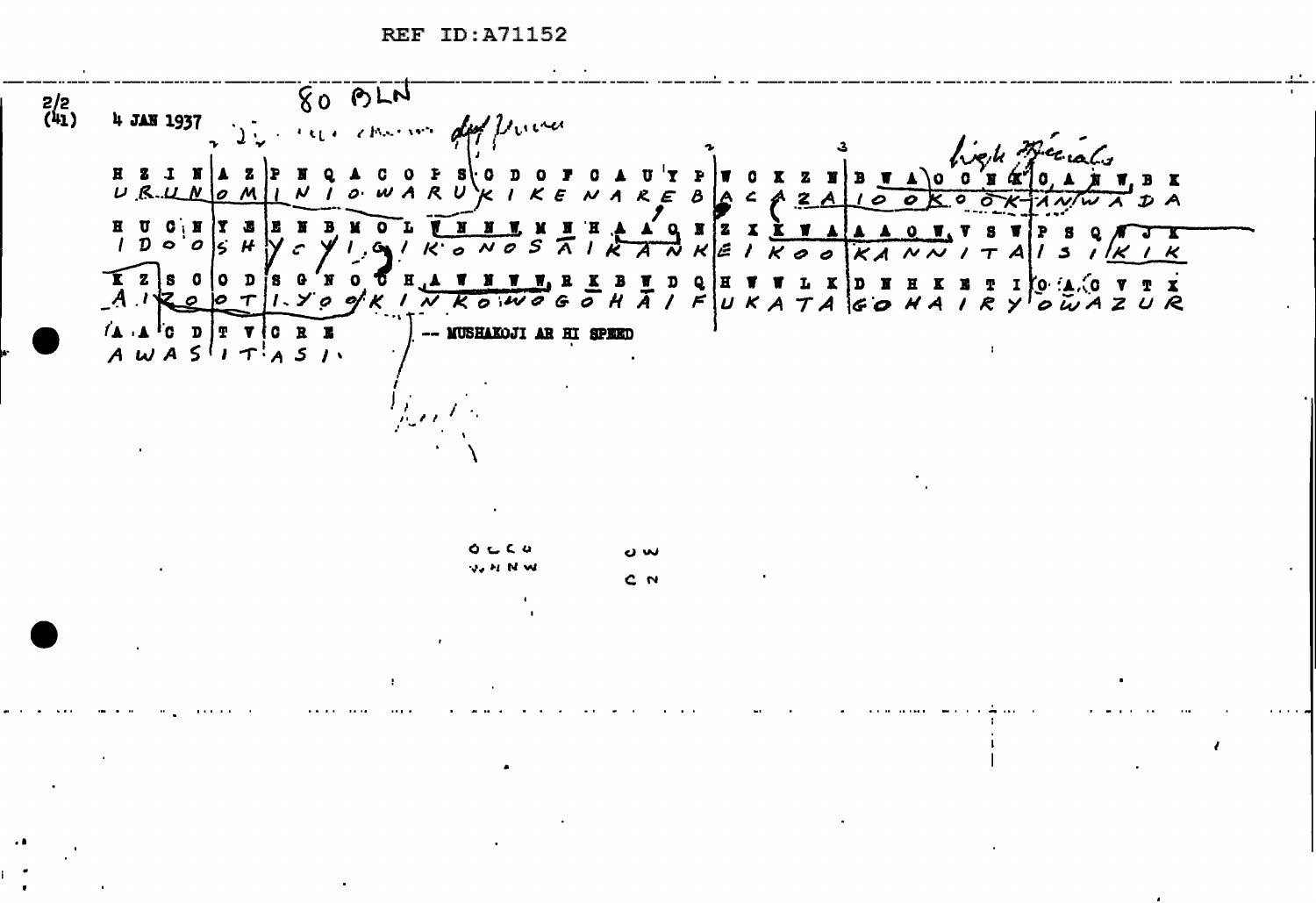From: Tokyo. (Arita).<br>To: Japanese Ambass Japanese Ambassador, Berlin 9 January 1937. Red

 $#6.$  Re. your 4.

1. What you say is doubtless true, but if any cipher machine is considered, the possibility of the messages being deciphered continues theoretically, even after the key has been replaced since the messages are extant. So, I cannot see how you can raise the question of changing the keys of the messages concerning the .Japanese-German agreement. The real question that we are concerned with is keeping the key secret. So long as the key does not leak out, the Department of Foreign Affairs thinks that these negotiations between us and Germany offer no clue, and even though the machine itself may be known, there is no danger of solution. Since we have so many permutations of the basic keying elements, no entering wedge is afforded to outsiders so far as this special system is concerned. So long as the system does not leak out, considering its great variability and its great number of permutations, I dare say that its security in the future will still be very high. Therefore, I think that the danger which you say you feel in continuing the use of the special key is fanciful indeed.

2. Concerning the matter of a safe for storing the machine, considering its large size and shape, it is extremely hard to provide the same very soon. The machines have not been kept in safes for the last five years. We are considering handling them in the way that the Navy handles its similar machines, but right now, force of circumstances does not permit us to realize this. So I think if you will advise the different high officials in Europe to conform to instructions for the use of the machine, there will not be as much danger as you think.· I do not

 $\mathbb{R} \times \mathbb{R}$  (5)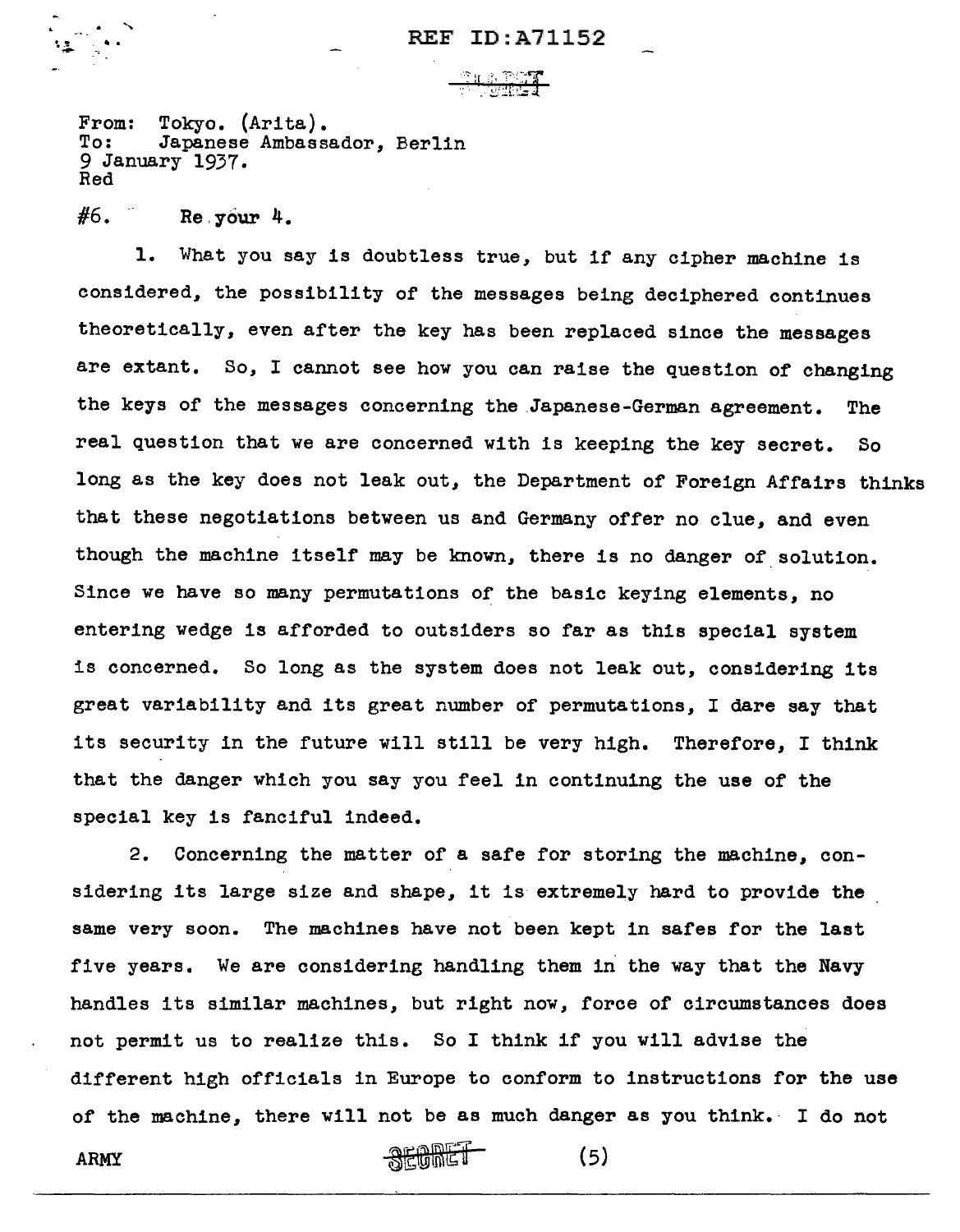

wish to minimize the importance of preserving secrecy, but without mincing words, while I would like to act on this matter, I cannot do anything now, and I ask you to reconsider your message:.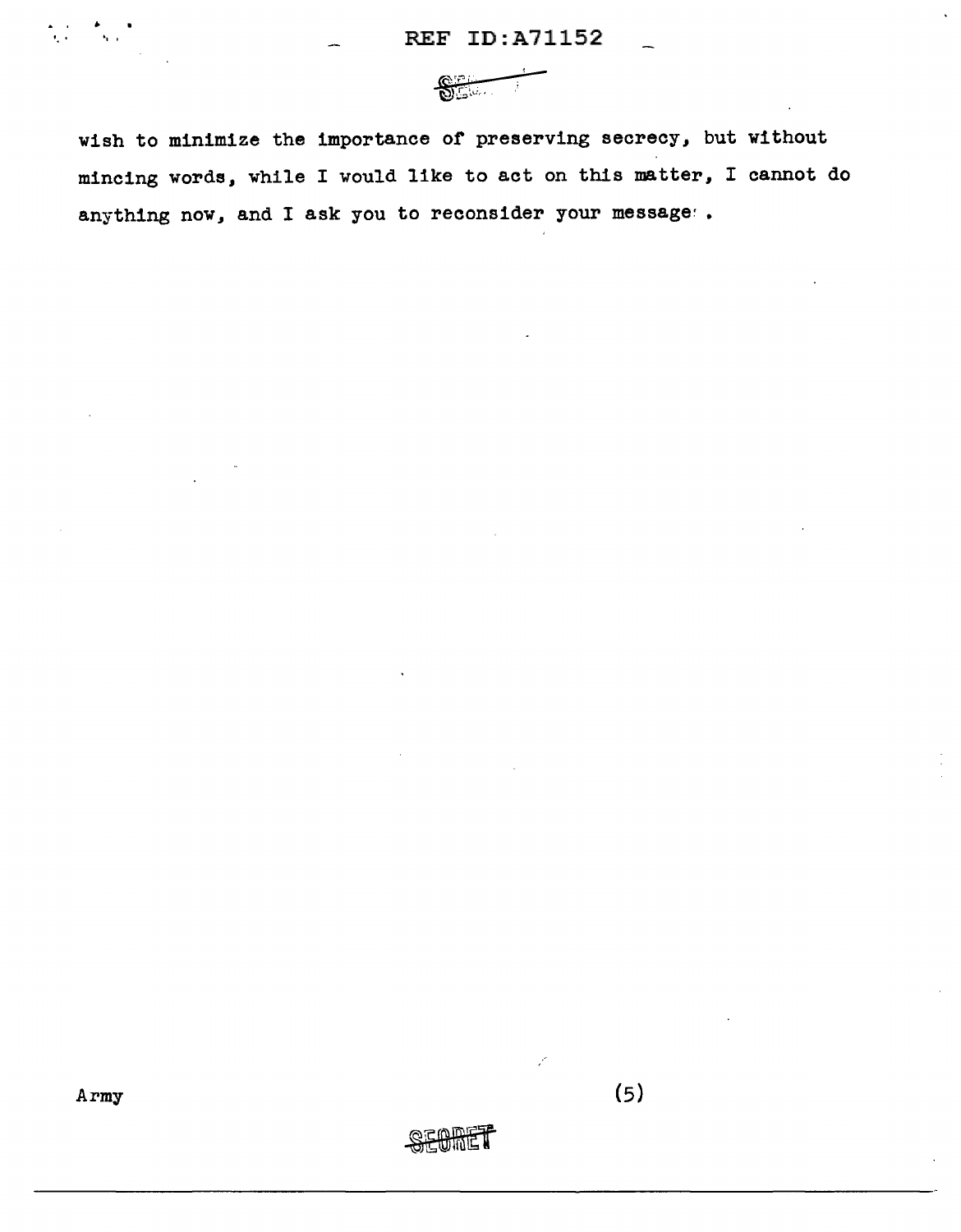$\#6$ : KIDEN  $\#7$  NIKANSI. 1: GORAIJI NO SIDAI GOMOTTOMO NAGARA IKANARU ANGOOKI TOIEDOMO SONO ANGOO NO KAIDOKU SERARURU KANOOSEI WA RIRONJOO MIGI KIKAI NOSIKOO WO TEISIERU GO TOIEDOMO IKEM SONSURU GINISITE KASU NI JIJITU WOMOTTE SEBA NITIDOKU KYOOTEI OOFUKU DENPOO MO TOKUBETU YOOHOO NO HAISI TO INATO NI KANKEINAKU KAIDOKUSIUBEKI WA KENARISIKAREDOMO JISSAI MONDAITOSITE KORE WO MIRU TOKI WA SIYOO HOOHOO WO ROOEI SEZARU KAGIRI GAIBU YORIMITE SOOGO NI KYOOTUU NO KATDOKU TANCHO NAKI ANGOO WO MOTIURU NIOITE WA TATOE KIKAI WO KITISERARU TOMO JUUBUN KAIDOKU NO KIKEN WO FUSEGIURU MONO NISITE HONKEN TOKUBETU YOOHOO MO BUGAISHA NI KAI-DOKUJOO NO KENKYUU SIRYOO -- DOOITU SOOSEN NI YORU TASUU NO ANBUN -- WO ATOORU KOTO NAKI WOMOTTE SONO HOOHOO WO KITISERARE-ZARU KAGIRI SIYOO HANI NARABINI SONO DOSUU NIKANGAMI KONGO TOMO ANZEN RITU TAKAKI MONO TO SIKOOSERARU SIKARUNI KIKAN NIOITEWA MIGI KEIZOKU SIYOO JOO TOKUNI KIKEN WO KANZERARURU FUSI ARU SIDAI NARIYA (2) ANGOOKI KAKUNOO KINKO NO KENWA OOKISA : KEIHI TOO NO KANKEIJOO SOOKYUU JITUGEN KONNANNARU NOMINARAZU KAKO GONEN NIWATARI KANARAZUSIMO KAKUNOOSERU KOTO NAKU RUIJI NO KIKAI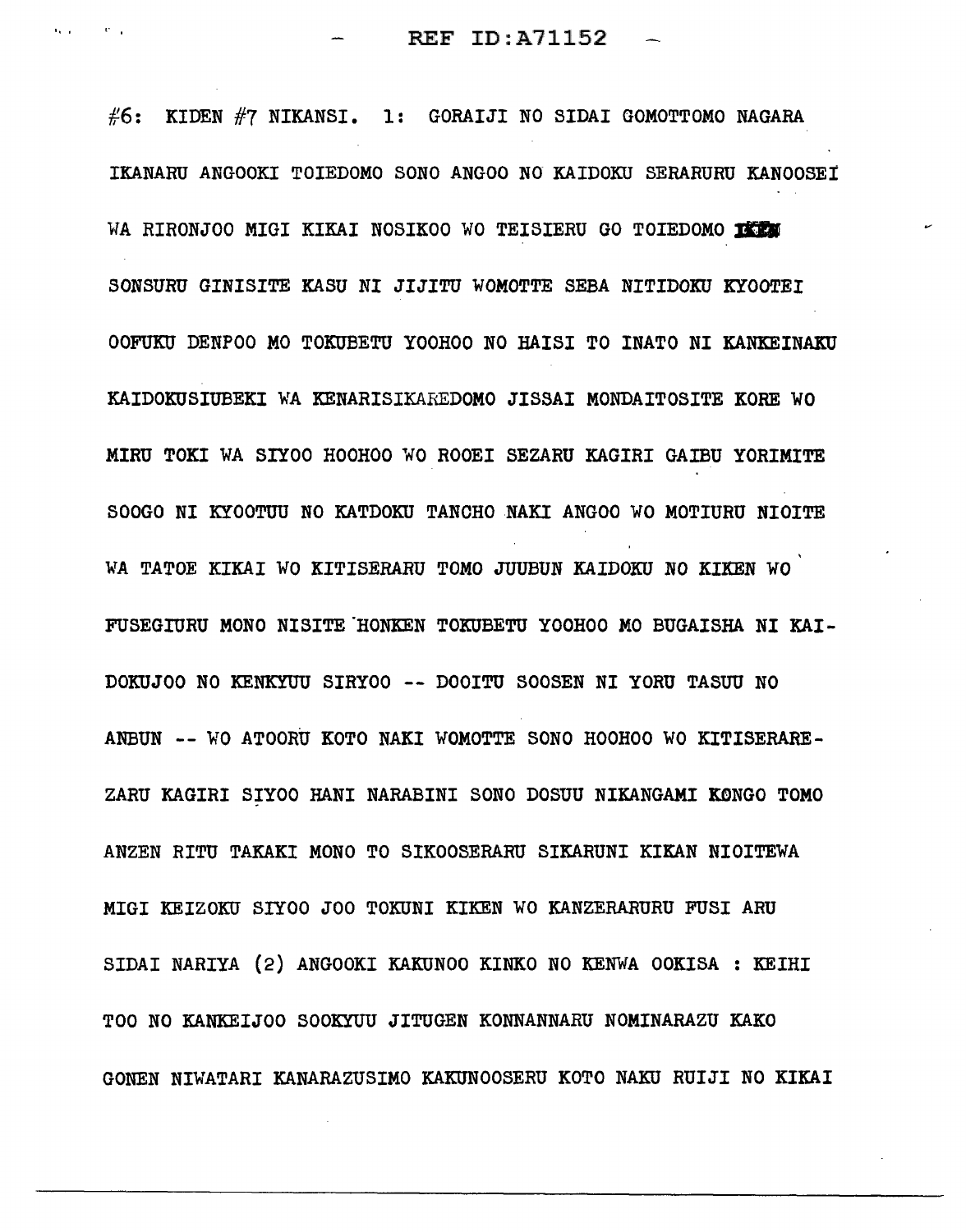$-2-{}^{\circ}$ 

WOYUUSURU KAIGUN GAWA NO TORIATUKAI:BURI WO MO KOORYOSURU NI IMANIOITE MIGI SETUBI WO HITUYOO TOSURU RI WO KAISURU KOTO KONNAN NISITE KIKAI SIYOO NIKANSURU RUIJI NO KUNREI NI JUNKYOSURU MONE 0 ZAIOO KOOKAN NI OKERU ANGOOKI SIYOO BURI GA SIKAKU KIKEN 800- TAINI ARI TO MIRARURU SIDAINARIYA. KIMITU HOJI JOOBUTTEKI SISETU NO YORUGASE NARAZARU WA TAGEN WO YOOSEZU SITE ZENJI KAIKEN WO KUWAETAKI SIDAI NARUMO JOOKIN KO NIKANSURU GOKAITOO WO MATITE HONKEN SAIKOO SURUKOTO TO ITASITASI OWARI.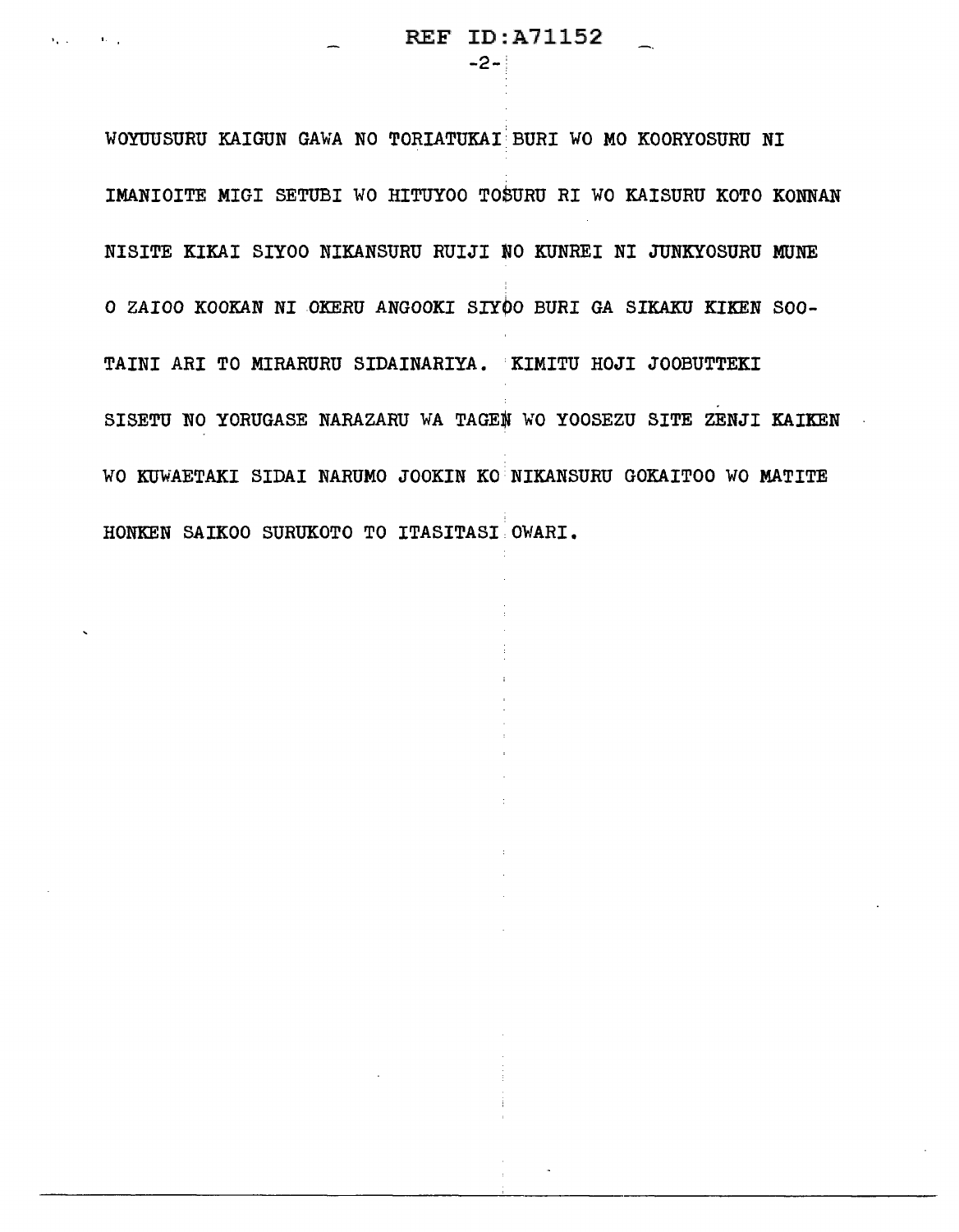$\mathbf{r}_1$  .

~EOHE'f 8 JANUARY 1937

STATION 5

DGO DE JNF {1572¢ KC)

GB96 SODE TOKIO 278 9 378 ETAT JG 1/5¢

NIHONKOSHI BERLIN

¢2143 JKTRY VLBZW JJVJDO LVQ,DZ

XXCNZ FKUQY BRRIX PRPJJ NSFCR

SMXIH DBFHP WOIRN YFFUM UJJUD

O'YRMA FZQWQ HQ SAM TTAFB QNEXB

QWVDH YRJGJ BTZQQ NAAKN NFOTM

OATRG URWGV BYDAG QQWYX MQDSY

RUGAE HMOHA PWLFR FGXYZ PNCMW

DOFDI AQMSP ZYPUP OU GAB CJBWX

DRQPE BLQXX UBAOQ LUEED GSLRN

AQOVM SEFHO XDRQG

(CONTINUED ON NEXT SHEET)

9.1¢PM

x

SHEET 94

Declassified and approved for release by NSA on 03-10-2014 pursuant to E.O. 13526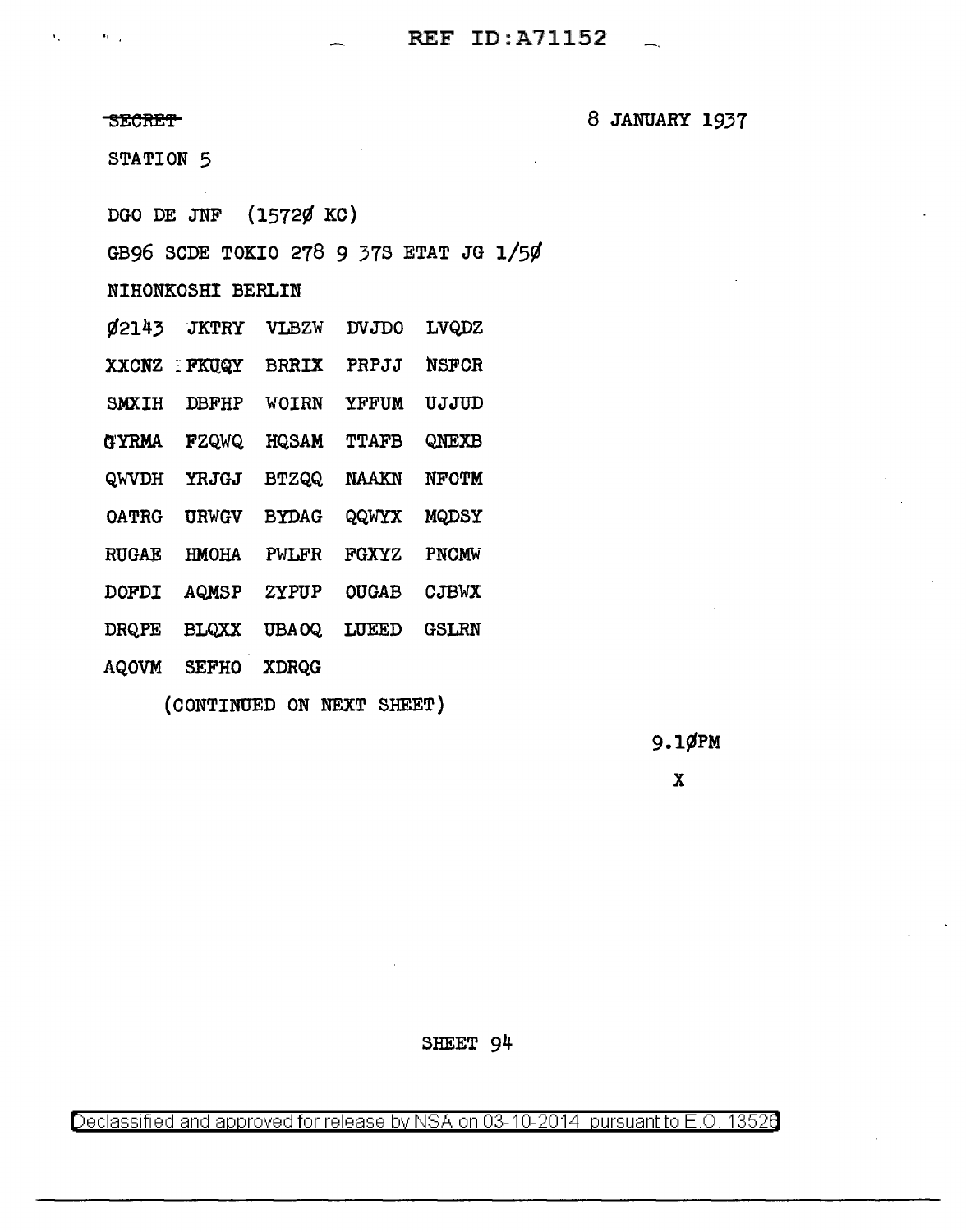8BGRE9?

 $\mathbf{v}_1$  ,

 $\mathcal{F}_1$ 

8 JANUARY 1937

STATION 5

DGO DE JNF (1572¢ KC)

|              | GB96 NIH P2/50      |              | (SECOND SHEET)            |              |
|--------------|---------------------|--------------|---------------------------|--------------|
| EIIYR        | SVTIC               | QPUOQ        | <b>CPRX0</b>              | <b>NGOMF</b> |
| WDJYU        | UZLQC               | WLIES        | <b>GICVM</b>              | WJGGL        |
| <b>EQQWV</b> | ZHPCG               | <b>AUKFO</b> | <b>ZRORM</b>              | WSDGQ        |
| <b>RJAOH</b> | <b>DANQQ</b><br>- 7 | WTLER        | <b>BYOBJ</b>              | <b>GWOFW</b> |
| YJJUS        | <b>HKDGM</b>        | <b>BUGAJ</b> | <b>FTQIH</b>              | <b>LTPYE</b> |
| <b>TBTKQ</b> | <b>TDTFQ</b>        | <b>RNRGY</b> | SRHDP                     | QYFUA        |
| HCMNY        | YQPCU               | <b>NJRZI</b> | SCNZS                     | <b>GRRBC</b> |
| QBNKH        | TTAFB               | <b>MNCJG</b> | <b>NROFU</b>              | IXQHE        |
| <b>SHOPM</b> | <b>AYZUY</b>        | <b>FCCSE</b> | HIPRL                     | NQJPD        |
| <b>CIWFD</b> | <b>GGBAZ</b>        | WOABZ        | QSJKU                     | ZLGJP        |
|              |                     |              | (CONTINUED ON NEXT SHEET) |              |

9.13PM x

SHEET 95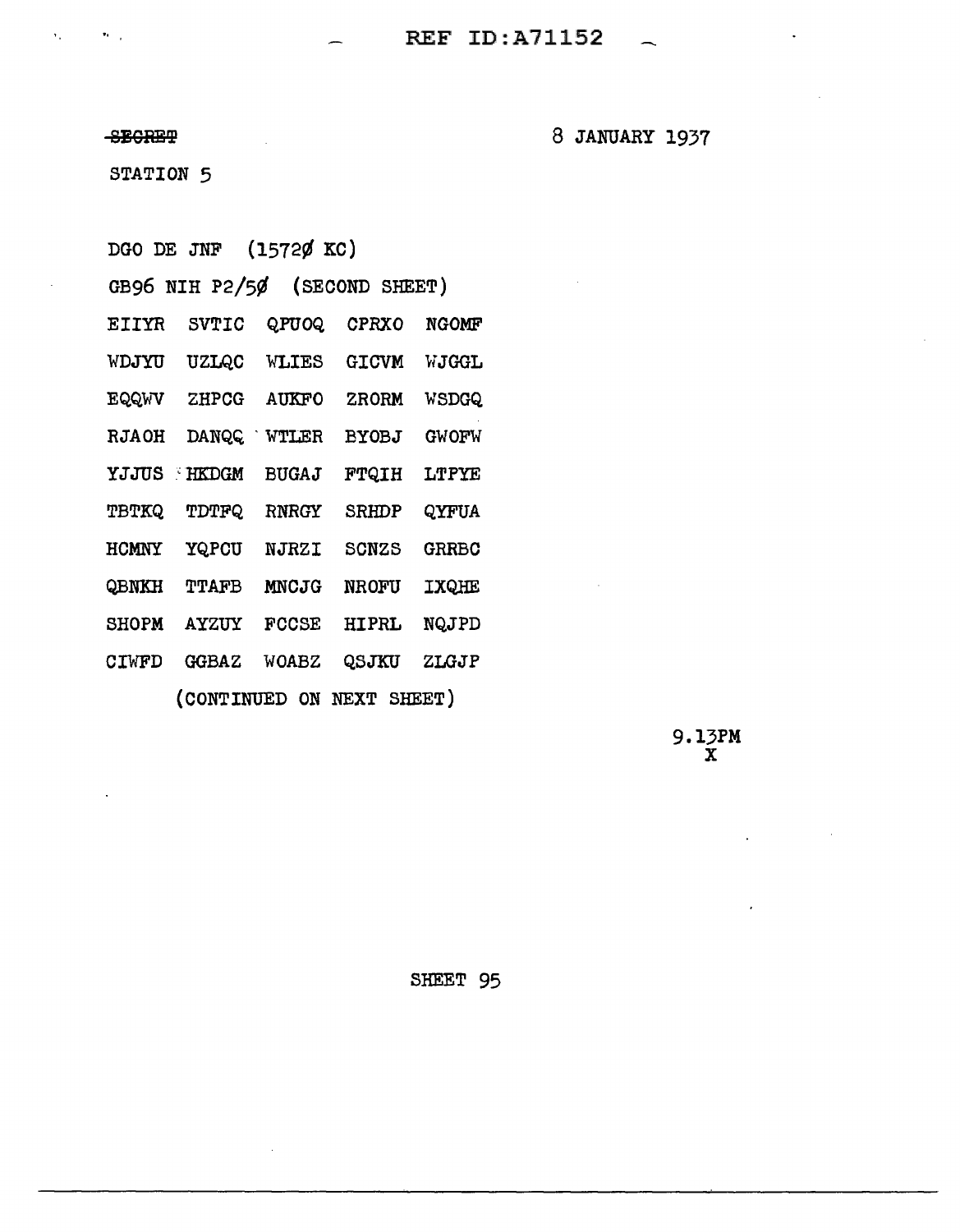**SECRET** 

8 JANUARY 1937

STATION 5

DGO DE JNF (1562¢ KC)

| GB96 NIH 3/50 |              |              |               |
|---------------|--------------|--------------|---------------|
| <b>OWAHJ</b>  | <b>AOCMN</b> | WCJLH        | XJLKW         |
| <b>VBRLQ</b>  | PIOXD        | RJTJQ        | <b>DNBMM</b>  |
| <b>SZNTD</b>  | <b>GIBEV</b> | SLLXR        | <b>TTMVX</b>  |
| <b>BRMPA</b>  | <b>CTTKF</b> | <b>BWYXG</b> | <b>JQIGI</b>  |
| <b>XRGNT</b>  | <b>TOCHG</b> | <b>FAHYA</b> | <b>DCMDY</b>  |
| WHKDF         | <b>HUGAJ</b> | UTWNH        | <b>EWTHX</b>  |
| YOIXZ         | <b>GXCXW</b> | <b>SHVRD</b> | <b>XHHRS</b>  |
| GCQSN         | <b>XFRDW</b> | <b>IQDZX</b> | <b>XPDPC</b>  |
| QGUBP         |              | <b>NUGJN</b> | ZJEPF         |
| <b>NBVWI</b>  | <b>TYXNR</b> | NMSEQ        | JQSFE         |
|               |              | <b>PKVXH</b> | (THIRD SHEET) |

(CONTINUED ON NEXT SHEET)

9.16PM x

SHEET 96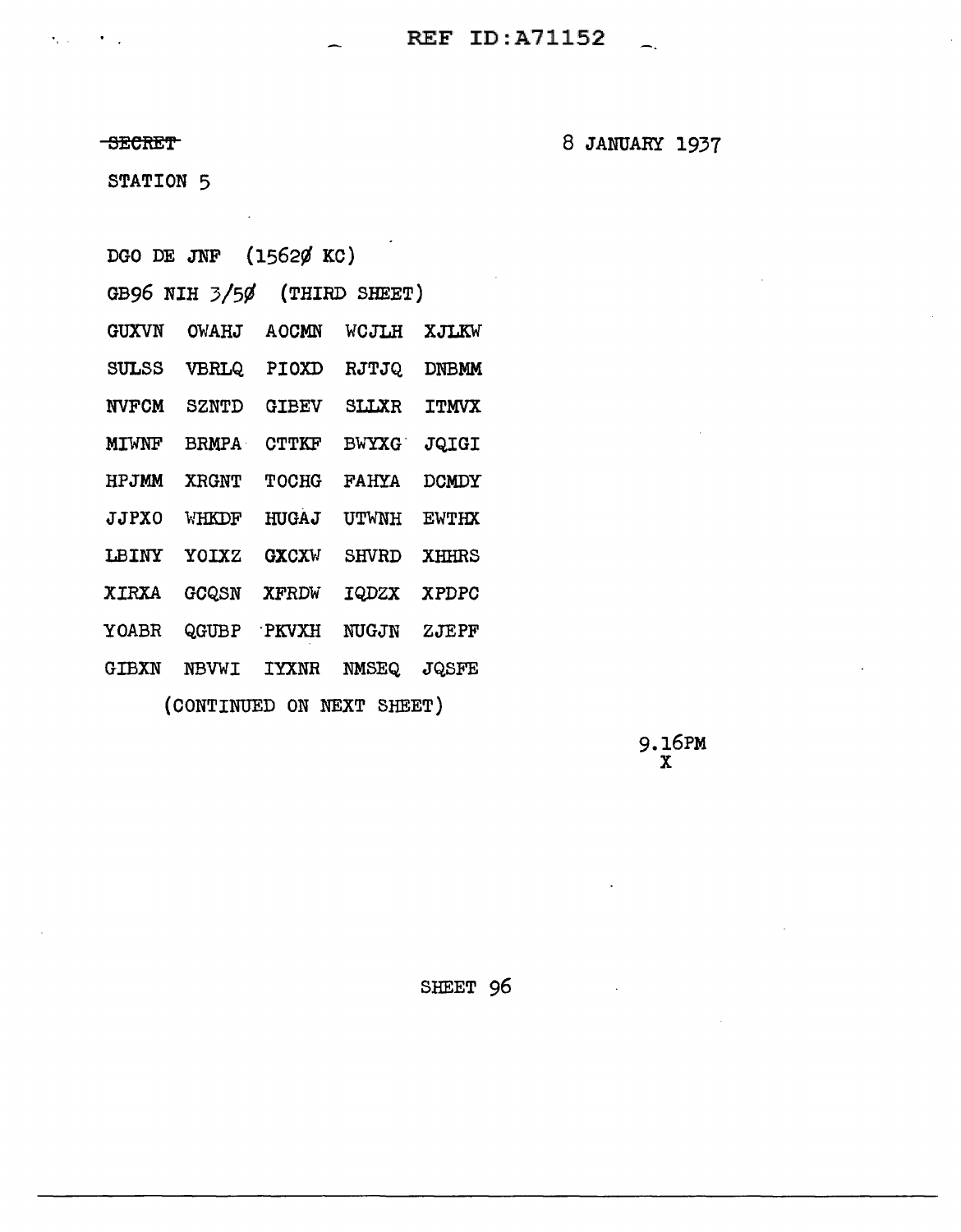SECRET-

8 JANUARY 1937

STATION 5

DGO DE JNF (1572Ø KC)

|              | GB96 NIH 4/50      |               | (FOURTH SHEET) |              |
|--------------|--------------------|---------------|----------------|--------------|
| <b>UKGGF</b> | <b>TSIWK PIUMT</b> |               | <b>DEVBV</b>   | WVDHV        |
| LXMWD        | <b>GSBEP</b>       | <b>OUEAK</b>  | <b>YBTOY</b>   | <b>CCELN</b> |
| QJQWO        | SMWJB              | <b>XBSHF</b>  | TSIQJ          | <b>DVXLR</b> |
| <b>YAWEA</b> | <b>ABRDL</b>       | <b>XVPYP</b>  | OCTEA          | GZSNX        |
| <b>KYTSH</b> | <b>BULGA</b>       | RJYZL         | TITWM          | <b>DWBZL</b> |
| <b>SYEUG</b> | IHHPS              | ZZAJH         | XOHWE          | OGTRD        |
| <b>FFBAD</b> | <b>ACDBX</b>       | <b>HPCXK</b>  | <b>MLFVP</b>   | <b>DOAKC</b> |
| TOOQX        | <b>STBLD</b>       | <b>DFOUV</b>  | UOQGD          | <b>LQEQS</b> |
| <b>JCCZP</b> | DZSWM              | <b>CWVVIA</b> | <b>HDXFX</b>   | <b>TKAZB</b> |
| WWXLJ        | CDWAH              | VOFQM         | <b>DXBCN</b>   | <b>NXIRU</b> |
|              | (CONTINUED ON NEXT |               |                | SHEET)       |

 $\ddot{\phantom{a}}$ 

 $9.19PM$ <br> $X$ 

 $\mathcal{L}$ 

 $\ddot{\phantom{0}}$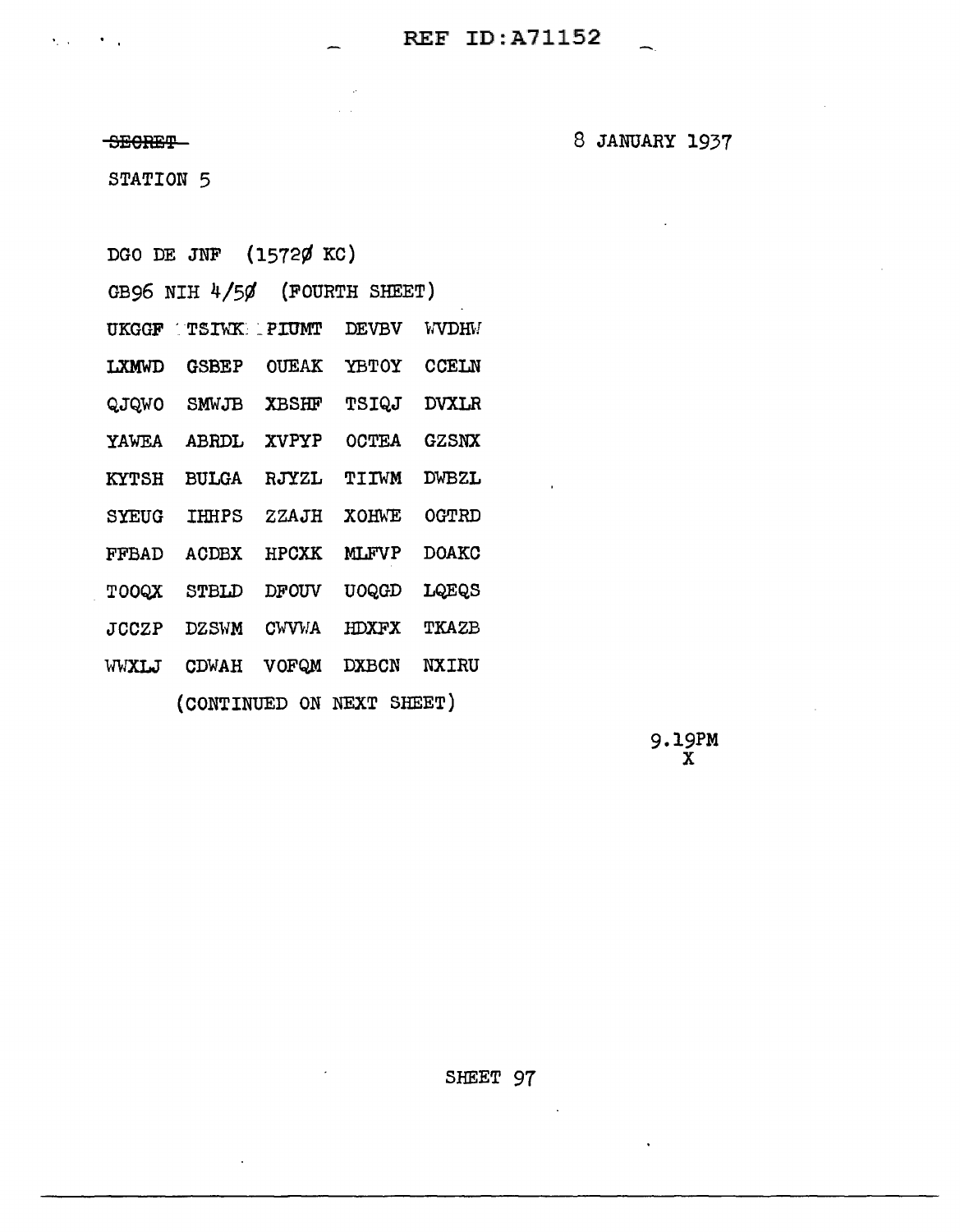**The Second Second Second Second REF ID:A71152** 

SBGRET

8 JANUARY 1937

STATION 5

DGO DE JNF (1572¢ KC)

|              | GB96 NIH 5/50 |              | (FIFTH SHEET) |              |
|--------------|---------------|--------------|---------------|--------------|
| <b>XPMPL</b> | MUXRS         | <b>CCSMX</b> | KRDNE         | UU PWO       |
| <b>MNAPB</b> | <b>BWXQH</b>  | <b>ZBXCR</b> | <b>UZGXM</b>  | JJPII        |
| WAEGD        | SBBQT         | SHNNH        | LUWSN         | GJZGS        |
| <b>ULAOX</b> | RRDJH         | WTKVS        | YHMBD         | VJCMN        |
| VFFQU        | <b>DAFCO</b>  | QMQNK        | SXHVJ         | <b>FTAUA</b> |
| <b>KKDGI</b> | <b>CPTOM</b>  | <b>DIEBT</b> | <b>SOLMR</b>  | <b>EIHQD</b> |
| <b>AYEHM</b> | GGMPS         | ZQMSK        | <b>FBIQT</b>  | <b>FPDIC</b> |
| ZNENK        | PZLIP         | UNRXB        | <b>RAFOT</b>  | CORQF        |
| WUWAQ        | NFHRN         | <b>DFOTL</b> | <b>JKWLX</b>  | NRMPB        |
| <b>CDNFH</b> | QGBWI         | <b>YZOGM</b> | <b>BYRSX</b>  | <b>TYDOG</b> |
|              |               |              |               |              |

(CONTINUED ON NEXT SHEET

9.22PM

x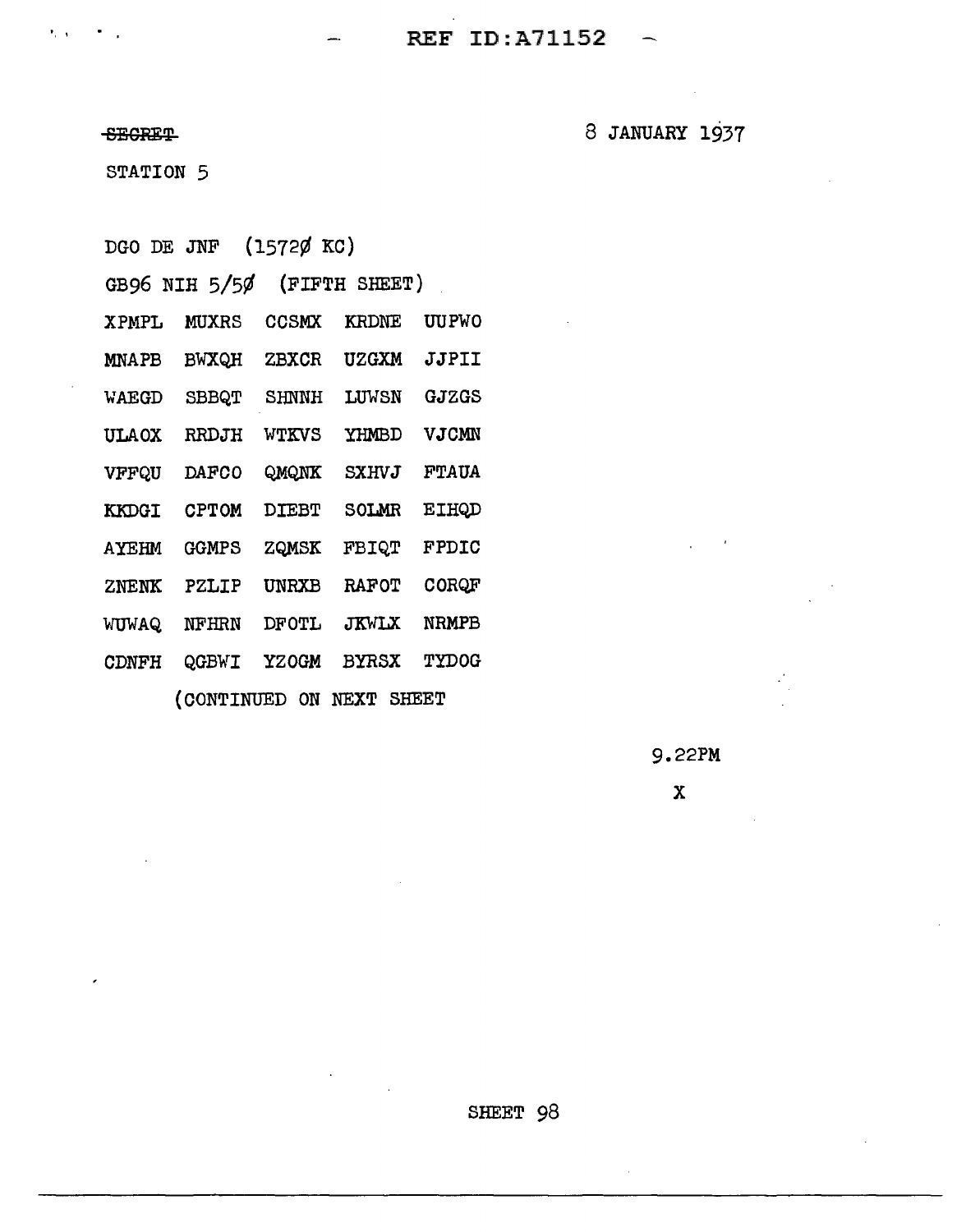**BECRET** 

 $\mathcal{F}_\mathrm{c}$  .

 $\mathbf{P}_{\mathbf{r},\mathbf{r},\mathbf{q}}$ 

8 JANUARY 1937

STATION 5

DGO DE JNF (15720 KC)

GB96 NIH 6/28 (SIXTH SHEET)

DAOKC WUQEO WOBDU FMEUW XVRDD

KKQNF GLKVG UTVAH VKWOB KQDXZ

**BGVTP IGCPT** INIAN XJCLA GXCJYN

AQYWW GIJPH CVDAN QPTXD WPXOE

**GAOEV** RWFCE SOXJB TKBXN RJBFD

WCJNS HMQWU

ARITA

9.25PM

 $\mathbf{x}$ 

SHEET 99